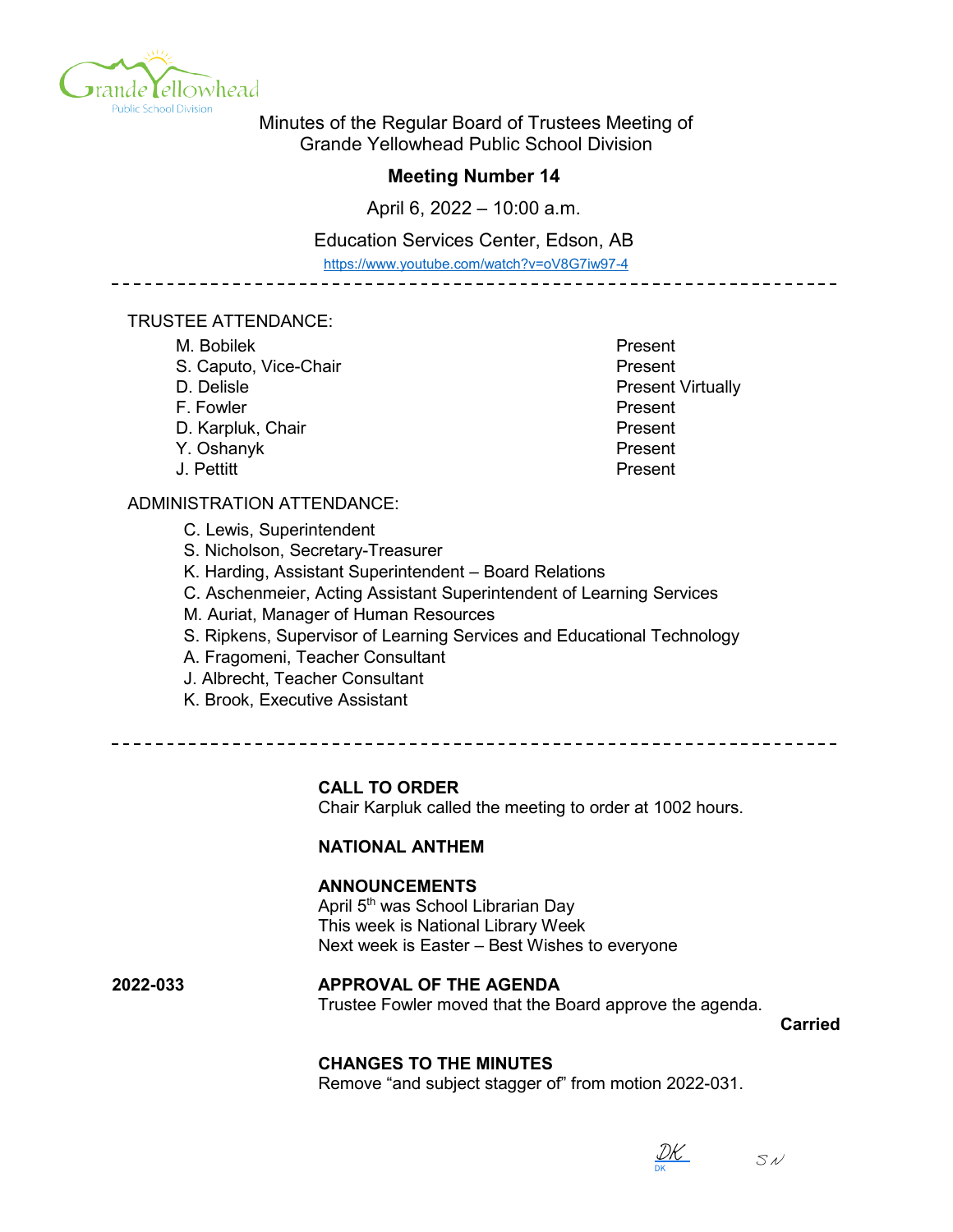| 2022-034 | <b>APPROVAL OF THE MINUTES</b><br>Trustee Caputo moved that the Board approve the minutes of the<br>Public Board Meeting of March 9, 2022, as amended.                                                                                                                                                                           |
|----------|----------------------------------------------------------------------------------------------------------------------------------------------------------------------------------------------------------------------------------------------------------------------------------------------------------------------------------|
|          | <b>Carried</b><br><b>BUSINESS ARISING FROM THE MINUTES</b><br>None.                                                                                                                                                                                                                                                              |
|          | <b>DELEGATION / PRESENTATION</b><br>None.                                                                                                                                                                                                                                                                                        |
|          | <b>ACTION ITEMS</b>                                                                                                                                                                                                                                                                                                              |
| 2022-035 | <b>Hinton Elementary School Reconfiguration 2022</b><br>Trustee Bobilek moved that the Board approve a motion of notification<br>for the reconfiguration of grades at Crescent Valley and École<br>Mountain View elementary schools in Hinton for the 2023/2024 school<br>year.                                                  |
|          | <b>Carried</b>                                                                                                                                                                                                                                                                                                                   |
| 2022-036 | Minister Letter - Student Transportation Funding<br>Trustee Caputo moved that the Board of Trustees move to direct<br>administration to send a letter to the Minister of Education advocating<br>for the government to reimplement the fuel price contingency fund for<br>school divisions and contractors.                      |
|          | <b>Carried</b>                                                                                                                                                                                                                                                                                                                   |
| 2022-037 | Minister Letter - Expansion of Charter Schools<br>Trustee Fowler moved that the Board of Trustees move to direct<br>administration to send a letter to the Minister of Education voicing<br>concern for the government's plan to expand charter schools in<br>Alberta.                                                           |
|          | <b>Carried</b>                                                                                                                                                                                                                                                                                                                   |
| 2022-038 | Minister Letter - Curriculum Implementation<br>Trustee Pettitt moved that the Board of Trustees move to direct<br>administration to send a letter to the Minister of Education advocating<br>that the implementation of the proposed new curriculum begin only in<br>kindergarten for the 2022/23 school year.<br><b>Carried</b> |
|          |                                                                                                                                                                                                                                                                                                                                  |
|          | <b>PUBLIC COMMENT PERIOD</b><br>No Comments.                                                                                                                                                                                                                                                                                     |
|          | <b>BOARD CHAIR REPORT</b><br>Chair Karpluk Shared:<br>Meeting with Evergreen Catholic Separate School Division<br>Library Meeting with Yellowhead County Mayor and<br>$\bullet$<br>Councillors                                                                                                                                   |

DK [DK](https://na1.documents.adobe.com/verifier?tx=CBJCHBCAABAAudzn7D18KcFA-1-r4pmpYTudWrQOR75F)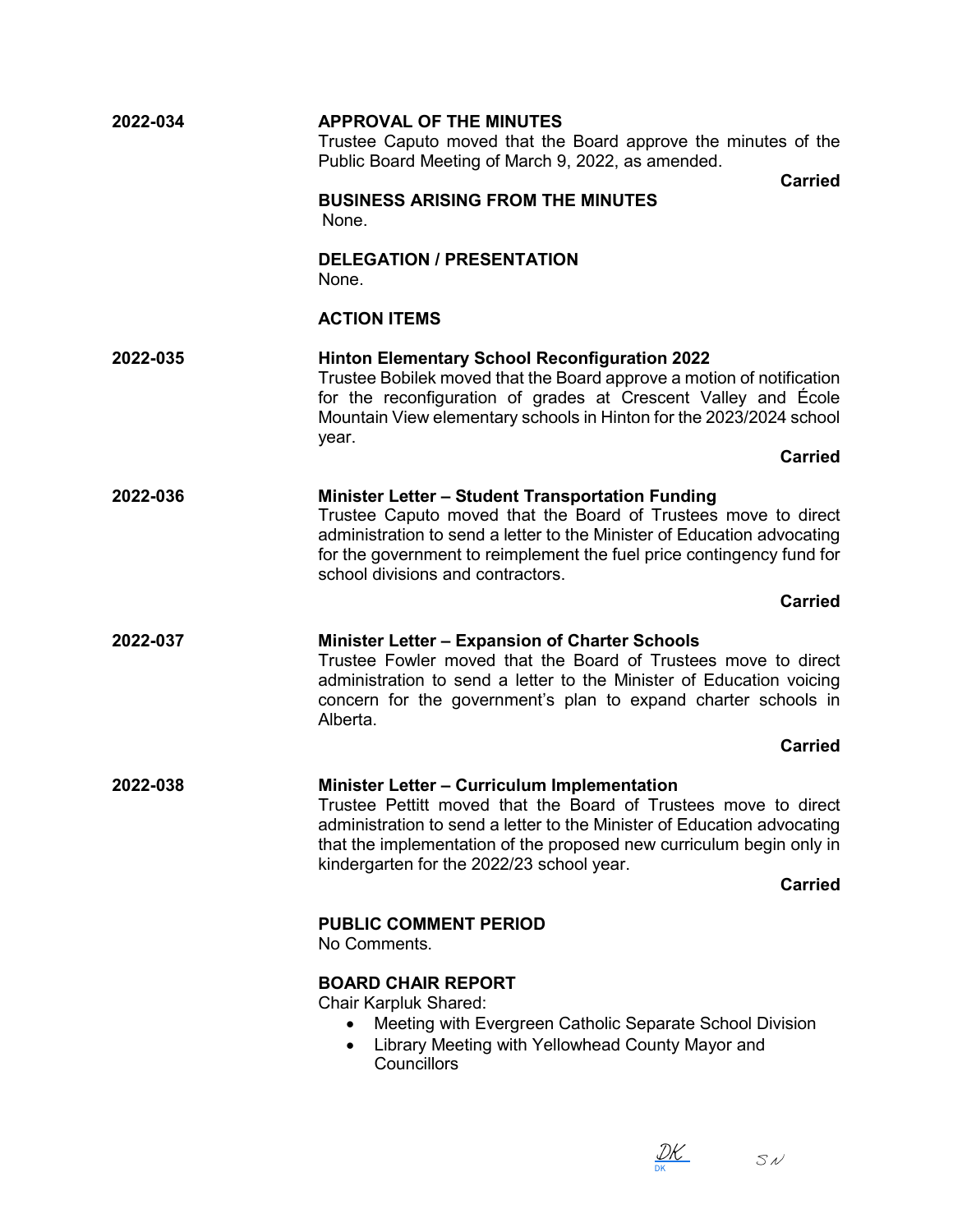#### **SUPERINTENDENT'S REPORT**

Superintendent Lewis reported on all the activities she has been leading since the last Public Board meeting on March 9, 2022.

The Public Board Meeting recessed at 1056 hours.

The Public Board Meeting reconvened at 1110 hours.

### **ADMINISTRATION REPORTS**

#### **Second Quarter Financial Update**

Secretary-Treasurer Nicholson provided the Board with a second quarter financial update.

### **HR Planning and Recruiting Report**

M. Auriat provided the Board with a report on the planning and recruiting of employees.

### **Data-Driven Decision Making Report**

Superintendent Lewis and the Learning Services team provided the Board with a presentation, which they presented at the CASS Spring Meeting, on Data-Driven Decision Making.

#### **2022-039 Motion for Data-Driven Decision Making Report**

Trustee Caputo moved that the Board approve a motion to commend the Superintendent and Learning Services Team and Principal Arthur Cota for presenting at the CASS Annual Spring Learning Conference, to promote the use of data to inform practice and assure their communities that system education leaders make decisions that are informed by data.

**Carried**

### **TRUSTEE REPORTS**

**Board Policy Committee** No Report.

**Recognition of Employees Committee** No Report.

#### **Board Planning Seminar Committee**

- The Committee met April  $5<sup>th</sup>$
- Board Planning Seminar is going to be October 22-24<sup>th</sup>, 2022 in Grande Cache
- Theme is *Building Bridges*

The Public Board Meeting recessed at 1200 hours.

The Public Board Meeting reconvened at 1245 hours.

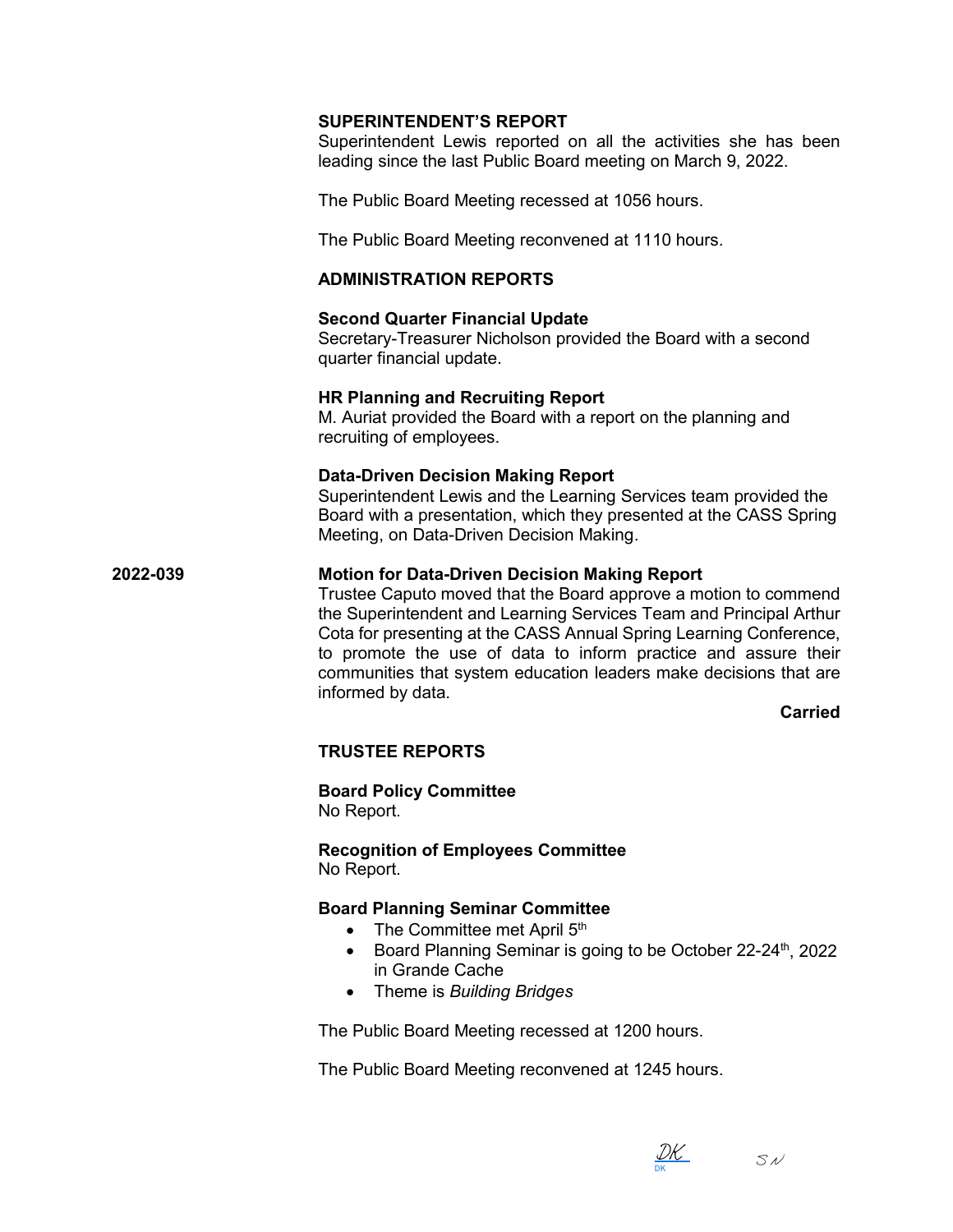### **Board Negotiations Committee**

No Report.

### **Board Representatives**

#### • **PSBAA – Work Plan Update**

- o Presentation March 11, 2022 David Steele, Consultant Research Paper - Summary of PSBAA survey. *Changed Program Delivery in Response to the Pandemic: Impact on K-12 Education in Alberta School Divisions*.
- o April 2022 PSBC Meetings and Professional Learning: April 6,7,8
- o Special Recognition Awards Deadline: April 11, 2022

## • **ASBA Zone 2/3**

- o Position Statement online
- o TLC Has two new resources for trustees
- o Two professional development sessions were provided
	- ASBA sponsored Systems Thinking by Jan Klakurka, co-founder and principal of Elevae Strategic Advisory
	- **Parliamentary Procedures Becky Kallal**
- o Upcoming dates
	- $\blacksquare$  Zone 2/3 April 22
	- **Edwin Parr Celebration May 27**
	- Canadian School Board Association Conference in Saskatoon – July 6-8

## **FUTURE BUSINESS**

### **Meeting Dates**

Board – Open to Public April 20, 2022 Public Board Meeting (10:00 a.m.)

Committees – Closed to Public April 20, 2022 Committee of the Whole Meeting (9:00 a.m.)

### **Notice of Motion**

None.

# **Topics for Future Agendas**

None.

### **2022-040 ADJOURNMENT**

Trustee Caputo moved for adjournment at 1257 hours.

**Carried**

DK <u>[DK](https://na1.documents.adobe.com/verifier?tx=CBJCHBCAABAAudzn7D18KcFA-1-r4pmpYTudWrQOR75F) </u>